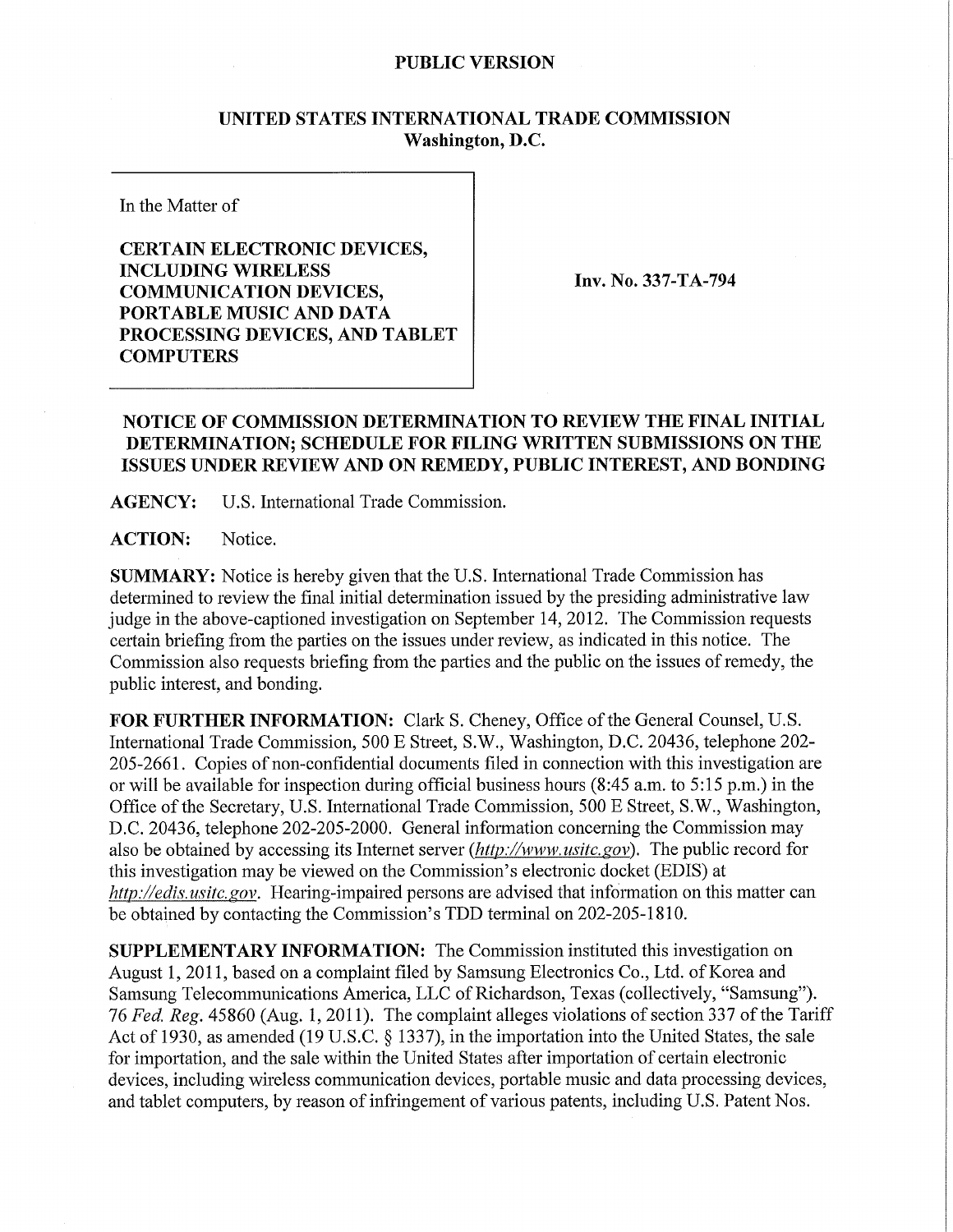7,706,348 ("the '348 patent"), 7,486,644 ("the '644 patent"), 7,450,114 ("the '114 patent"), and 6,771,980 ("the '980 patent"). The notice of investigation names Apple Inc. of Cupertino, California, as the only respondent.

On September 14, 2012, the presiding administrative law judge ("ALJ") issued his final initial determination ("ID") in this investigation finding no violation of section 337. The ALJ determined that the '348, '644, and '980 patents are valid but not infringed and that the '114 patent is both invalid and not infringed. The ALJ further determined that the economic prong of the domestic industry requirement is satisfied for all four patents at issue, but that the technical prong is not satisfied for any of the asserted patents.

On October 1, 2012, complainant Samsung and the Commission investigative attorney filed petitions for review of the ID, while Apple filed a contingent petition for review.

Having examined the record of this investigation, including the ID, the petitions for review, and the responses thereto, the Commission has determined to review the ALJ's determination of no violation in its entirety.

In connection with the final disposition of this investigation, the Commission may issue an order that results in the exclusion of the subject articles from entry into the United States. *See*  19 U.S.C. § 1337(d). Accordingly, the Commission is interested in receiving written submissions that address the form of remedy, if any, that should be ordered. If a party seeks exclusion of an article from entry into the United States for purposes other than entry for consumption, the party should so indicate and provide information establishing that activities involving other types of entry either are adversely affecting it or likely to do so. For background, *see Certain Devices for Connecting Computers via Telephone Lines,* Inv. No. 337TA360, USITC Pub. No. 2843, Comm'n Op. at 7-10 (December 1994).

When the Commission contemplates some form of remedy, it must consider the effects of that remedy upon the public interest. The factors the Commission will consider include the effect that an exclusion order and/or cease and desist orders would have on (1) the public health and welfare, (2) competitive conditions in the U.S. economy, (3) U.S. production of articles that are like or directly competitive with those that are subject to investigation, and (4) U.S. consumers. The Commission is therefore interested in receiving written submissions that address the aforementioned public interest factors in the context of this investigation.

When the Commission orders some form of remedy, the U.S. Trade Representative, as delegated by the President, has 60 days to approve or disapprove the Commission's action. *See*  Presidential Memorandum of July 21, 2005, 70 *Fed, Reg.* 43251 (July 26, 2005). During this period, the subject articles would be entitled to enter the United States under bond, in an amount determined by the Commission and prescribed by the Secretary of the Treasury. The Commission is therefore interested in receiving submissions concerning the amount of the bond that should be imposed if a remedy is ordered.

Parties to the investigation, interested government agencies, the Office of Unfair Import Investigations ("OUII"), and any other interested parties are encouraged to file written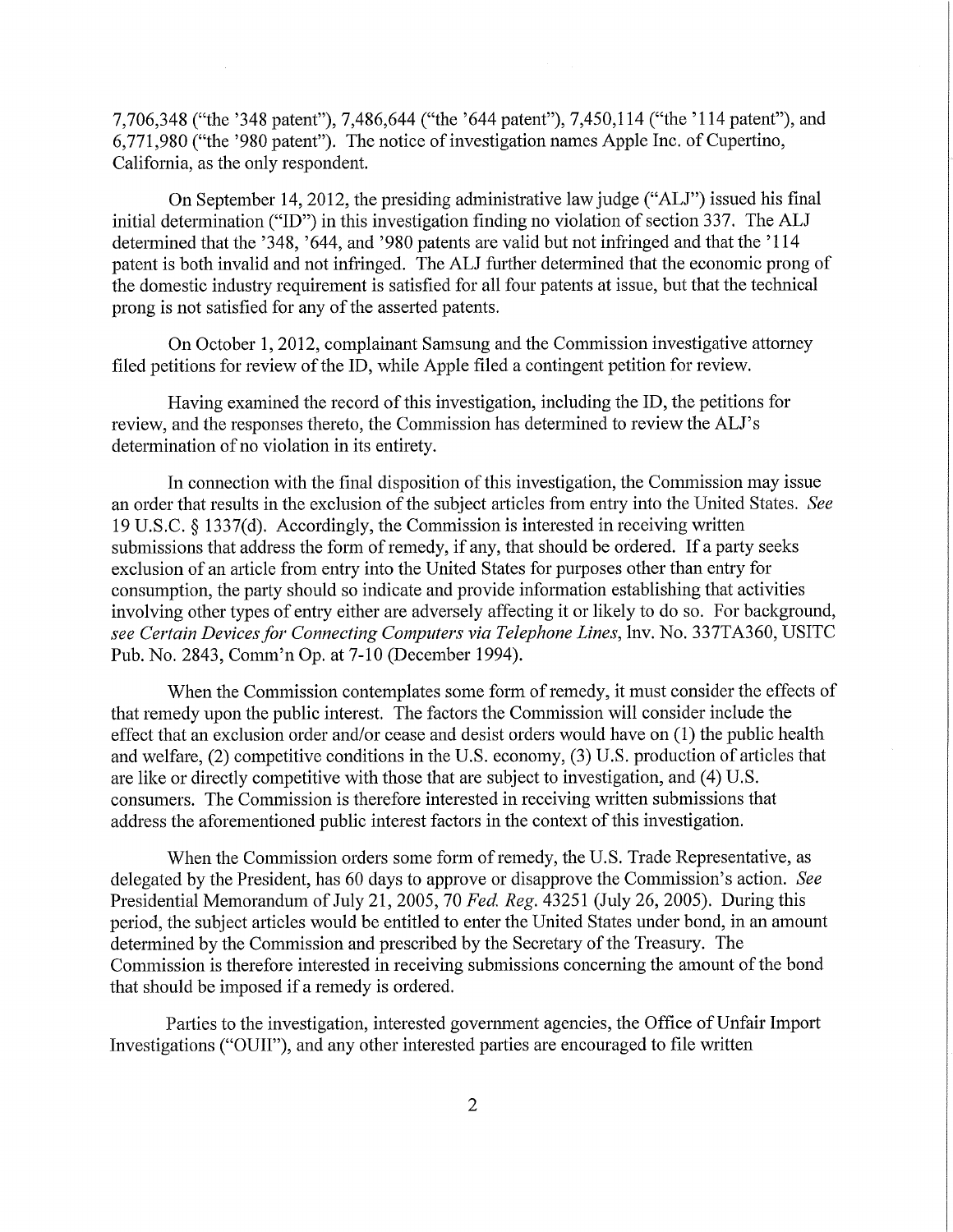submissions on the issues of remedy, the public interest, and bonding. Such submissions should address the recommended determination by the ALJ on remedy and bonding.

The Commission further encourages briefing from the parties to the investigation, interested government agencies, OUII, and any other interested parties on the following topics:

- 1. Does the mere existence of a FRAND undertaking with respect to a particular patent preclude issuance of an exclusion order based on infringement of that patent? Please discuss theories in law, equity, and the public interest, and identify which (if any) of the 337(d)(1) public interest factors preclude issuance of such an order.
- 2. Where a patent owner has offered to license a patent to an accused infringer, what framework should be used for determining whether the offer complies with a FRAND undertaking? How would a rejection of the offer by an accused infringer influence the analysis, if at all?
- 3. Would there be substantial cost or delay to design around the technology covered by the '348 and '644 patents asserted in this investigation? Could such a design-around still comply with the relevant ETSI standard?
- 4. What portion of the accused devices is allegedly covered by the asserted claims of each of the '348 and '644 patents? Do the patents cover relatively minor features of the accused devices?

In addition to the foregoing, the parties to the investigation are requested to brief their positions on the following subset of the issues under review, with reference to the applicable law and the evidentiary record:

- 5. What evidence in the record explains the legal significance of Samsung's FRAND undertakings under French law?
- 6. [
- 7. [
- 8. With respect to the asserted claims of the '348 patent, what record evidence shows that a person of ordinary skill in the art would understand the phrase "10 bit TFCI information" to allow or preclude the use of padding bits? What is the difference between the "10 bit TFCI information" in the portion of Table la shown in columns 13 and 14 of '348 patent and the TFCI information with padding zeroes allegedly used in the alleged domestic industry devices? Is the patent's discussion of padding zeroes at col. 3, lines 27-34 of any relevance? What consequence would construing "10 bit TFCI information" to allow padding bits have on the issues of infringement, validity, and the technical prong of the domestic industry requirement?

]

]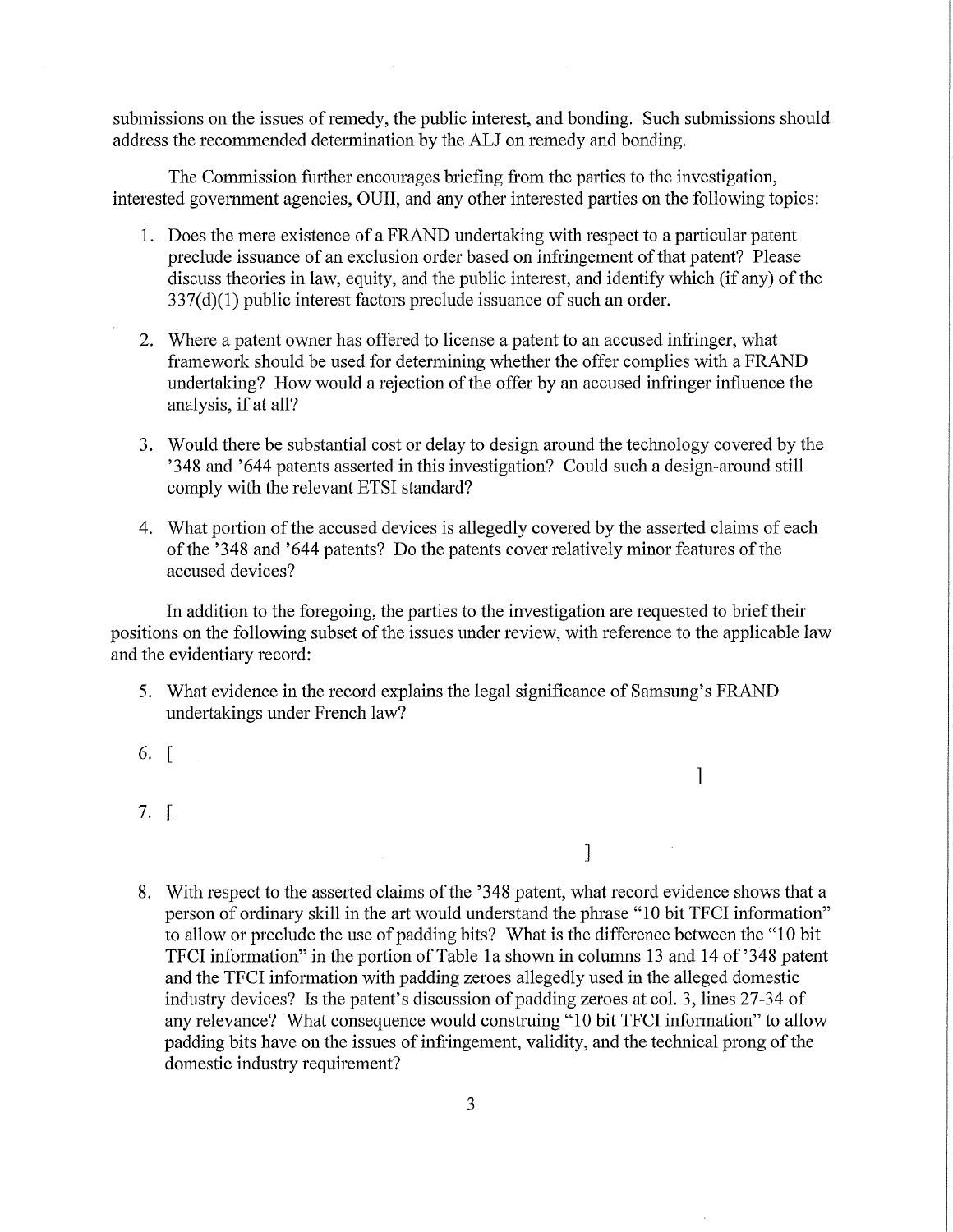- 9. With respect to the asserted claims of the '348 patent, what claim language, if any, limits the claim to the use of a look-up table and precludes the claim from covering the embodiment of the invention shown in Figures 8 and 14 of the '348 patent?
- 10. With respect to asserted claims 82-84 of the '348 patent, identify any support in the patent specification or the record generally for construing the term "puncturing" in asserted claims 82-84 to encompass "excluding" bits *(see, e.g.,* '348 patent at 32:10-17). What consequence would such a construction have on the issues of infringement, validity, and the technical prong of the domestic industry requirement?
- 11. With respect to the asserted claims of the '644 patent, what is the proper construction of "extracting"? What variable, if any, in the source code relied upon by Samsung to prove infringement and domestic industry represents a "60-bit rate-matched block" that has been extracted from a received signal?
- 12. With respect to the '980 patent, has Samsung waived all infringement and domestic industry allegations except for those based on claim 10? Identify by source code file name or other specific record designation the precise "dialing program" that Samsung relies upon to prove infringement and domestic industry with respect to claim 10. Also identify, using record evidence, the conditions that trigger execution of the "dialing program" in the relevant devices.
- 13. With respect to the '980 patent, if the Commission were to construe "dialing icon" to require a "pictorial element," what record evidence demonstrates that Samsung's alleged domestic industry products meet that limitation?

The parties have been invited to brief only the discrete issues enumerated above, with reference to the applicable law and evidentiary record. The parties are not to brief other issues on review, which are adequately presented in the parties' existing filings.

**WRITTEN SUBMISSIONS:** Written submissions and proposed remedial orders in response to this notice must be filed no later than close of business on December 3, 2012. Complainant and OUII are also requested to submit proposed remedial orders for the Commission's consideration. Complainant is also requested to state the dates that the patents expire and the HTSUS numbers under which the accused products are imported. Initial submissions by the parties are limited to 80 pages, not including any attachments or exhibits related to discussion of the public interest. Initial submissions by other members of the public are limited to 50 pages, not including any attachments or exhibits related to discussion of the public interest. Reply submissions must be filed no later than the close of business December 10, 2012. All reply submissions are limited to 50 pages, not including any attachments or exhibits related to discussion of the public interest. No further submissions on these issues will be permitted unless otherwise ordered by the Commission.

Persons filing written submissions must file the original document electronically on or before the deadlines stated above and submit 8 true paper copies to the Office of the Secretary by noon the next day pursuant to section 210.4(f) of the Commission's Rules of Practice and Procedure (19 C.F.R. 210.4(f)). Submissions should refer to the investigation number ("Inv. No.